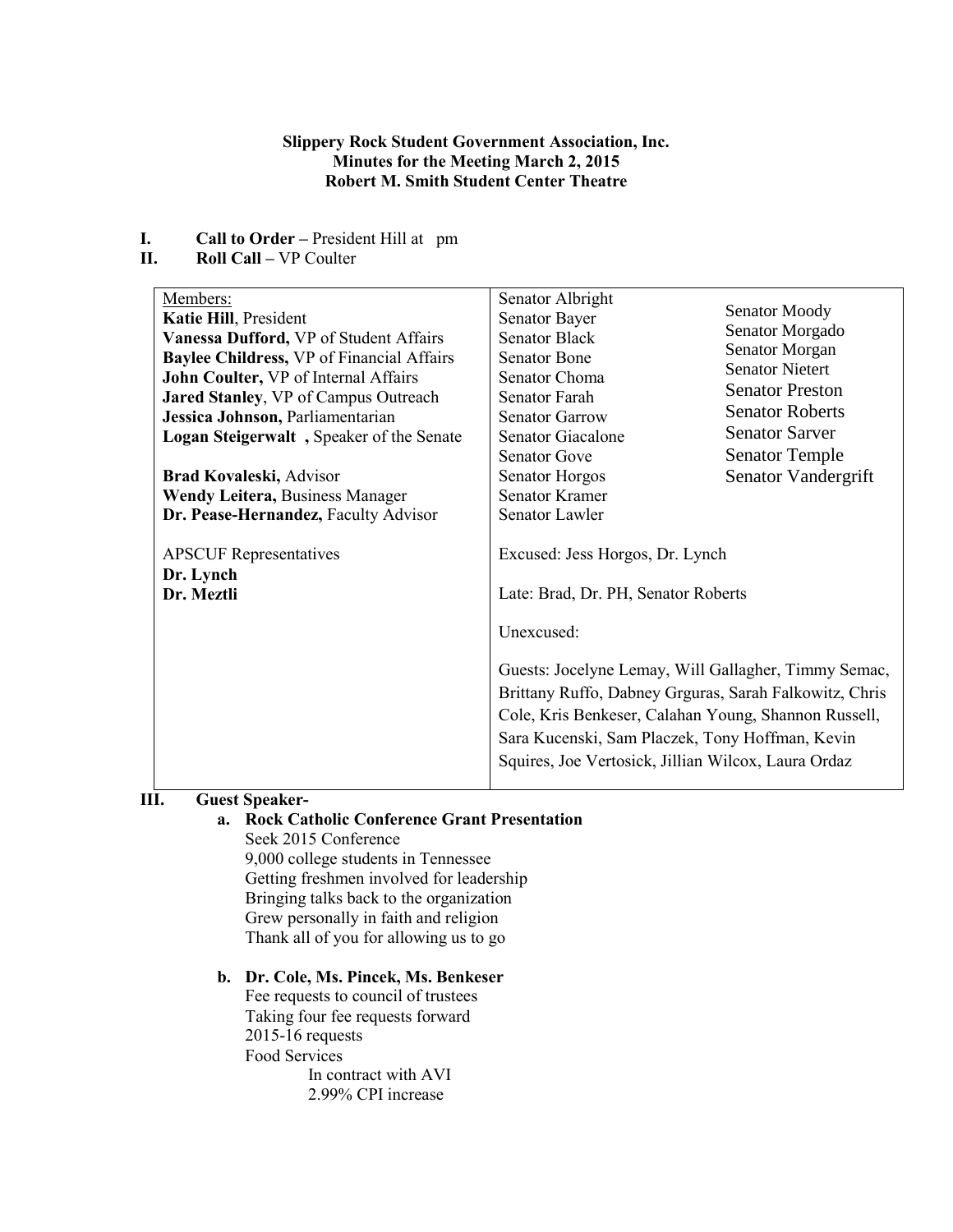\$49 per semester increase Total revenue: about 10.495 million for next year Total expenditure: about 10.468 million for next year Profit: about \$26,000

#### Residence Life

Traditional halls and ROCK Apartments \$34 per semester increase (double rooms) Income: around 3.2 million Expenditure: around 2.8 million Profit: about \$350,000 Redoing the entrance to Rhoads, Upgrade GA apartment in Rhoads, Upgrade LLCs, Painting building F (out of a different budget) Some money would be taken out of reserves Tiered Rhoads improvements, one floor per summer Upgrades to ROCK Apartments in the future ResNet – Apagy is the on campus contact

Council rejected fee last year – why? Concerned about increases being put forward from the campus and state Only raised fees that were contractually obligated

#### Smith Center

Ran at a deficit for 3 years since July 2012 Plans based on annual enrollment increases (hasn't happened) Fee hasn't generated enough revenue \$12 per semester increase Banking contract is up Income: about \$3.4 million Expenditure: about \$3.4 million Loss: \$1,000 Looking to break even

#### Health Services

2012-13 last increase Looking for staff changes to help streamline patient care Night shift nurses have dealt with mostl alcohol and mental health issues "Without a doubt in my mind, these nurses have saved people's lives" Income: about \$2.2 million Expenditure: about \$2.2 million Profit: about \$5,000

#### Why 24/7?

9pm-7am alcohol, mental health, and suicide ideation occurrences Most places have other medical services available

## **c. Laura Ordaz- Student Trustee**

COT meetings week after spring break Thursday and Friday Confirmed rooms and times will be emailed to senate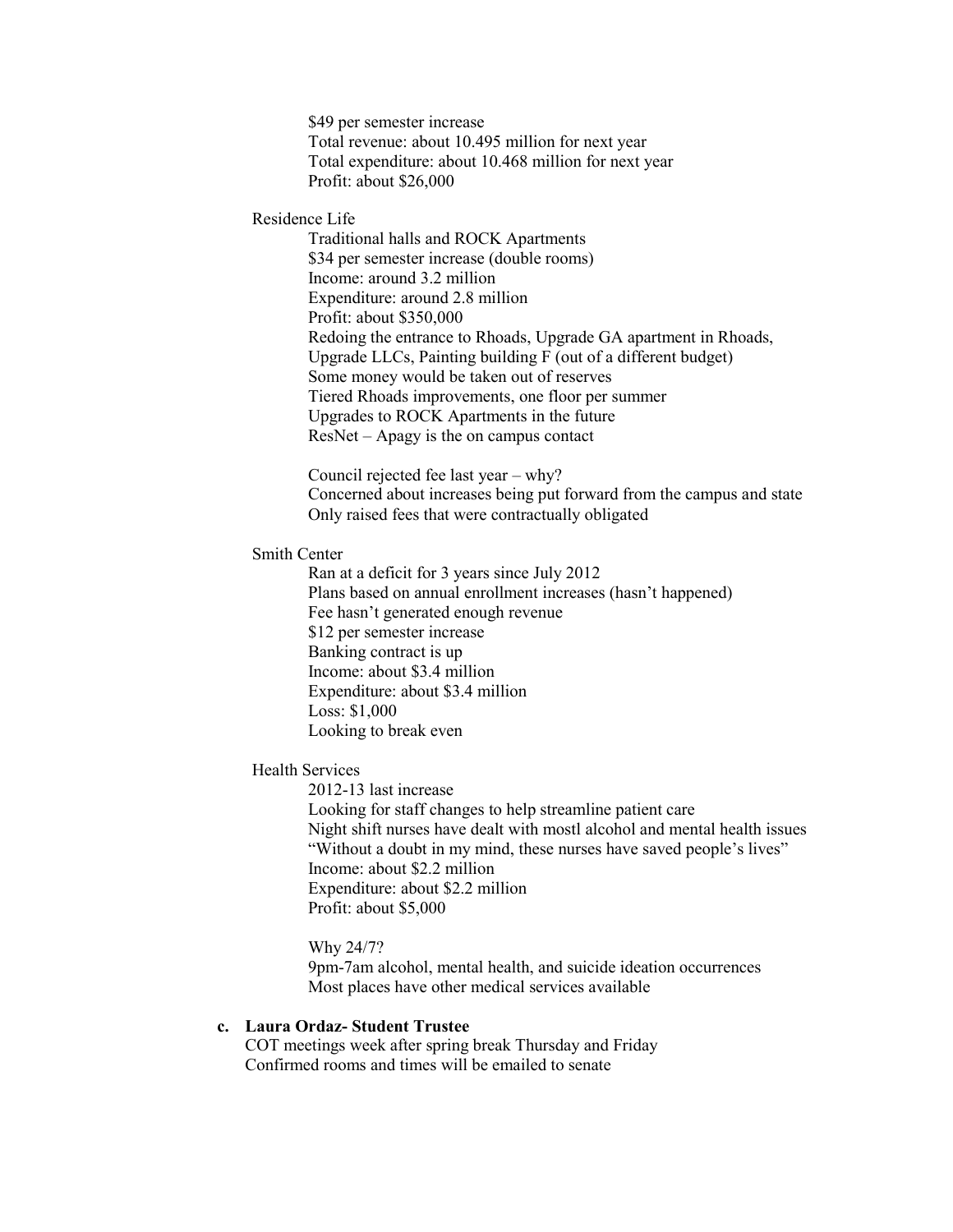COT doesn't have much conversation outside of meetings because things need to be decided in meetings in front of public

# **IV. Officer's Reports**

- a. President Hill-
- Rocket
	- Apologizes for accidentally saying we voted during informal when we actually came to a consensus
- Liter of the Week Bre Bayer
- Voting on supporting new fee increases in new business

VP Stanley- Making up for a budget deficit doesn't seem right in my mind. We should add a stipulation where we receive something for the money we're putting in

VP Coulter- Agree

Senator Black- It's not right that we are asking for more when enrollment wasn't in their control

VP Childress- It's worth a shot to try because they don't have to agree to our stipulation

# **b. VP Coulter-**

- Bonding
	- o St. Patrick's Day
	- o Non-Alcohol Mix Off
- Fundraisers
	- o Kickball Tournament
		- $\blacksquare$  May 2<sup>nd</sup>
- Rising Star

# **c. VP Dufford-**

- Suite Renovation
- Student Center Lights

# **d. VP Stanley-**

- Evening Happy Bus: Extended!
- Newsletter: Published
- Meeting with Rita
- Logo
- #ProjectPositive Shirts & Kick-off
- Movie Series Sign ups
- Founders Day

# **e. VP Childress-**

- Budgeting one-on-ones are FINALLY OVER!!!!
	- o Over 120 clubs and organizations signed up
	- o Lots of first time funding requests
	- o Great work committee & Wendy
- Parking fees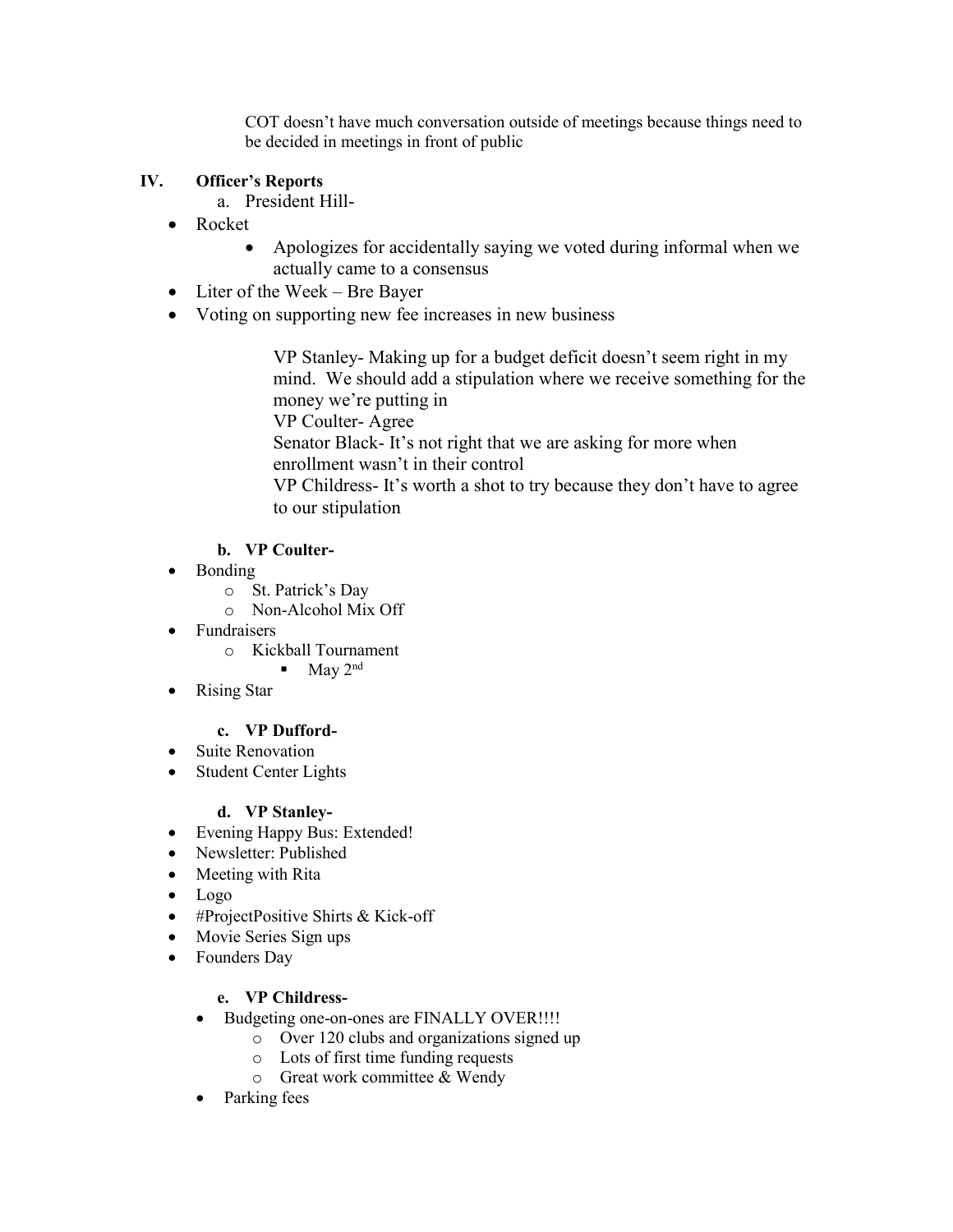- o If you are interested talk to Cody Moody
- More new clubs  $\odot$
- Student Conference Grant due March  $20<sup>th</sup>$  by 5pm
- Congratulations to the Scholarship winners
	- o To be announced shortly
	- o Jenna Temple & Andre Roberts

## **f. Parliamentarian Johnson-**

• Constitutional Updates

## **g. Speaker Steigerwalt-**

- Commuter Breakfast this Thursday
- March  $5<sup>th</sup>$
- $\bullet$  8:30 10:30 in Rockies
- Have a safe, fun Spring Break!!

## **V. Open Forum**

**Senator Bayer – SGA Packets are now available on website Print out and turn to student secretary desk**

## **VI. Old Business**-none

#### **VII. New Business**

**Motion # 1 -** That SRSGA approves the minutes from the February 16, 2015 meeting. **Temple/Giacalone**

**Motion Passes**

**Motion # 2 -** That SRSGA opens elections for commuter senator. The individuals that receive the most votes will become elected as the new commuter senators.

## **Bayer/Sarver**

## **Jillian Wilcox**

Journalism - Senior Lives 15 minutes away Likes to know what's going on Biggest problem – Parking Are you graduating this semester? Yes

## **Will Gallagher**

Exercise Science – Junior Wants to get involved Swimming and aquatics Lives at the Ivy Wishes to help the school anyway that he can **Motion Passes**

**Motion # 3 -** That SRSGA approve the Archeology Club as a recognized organization.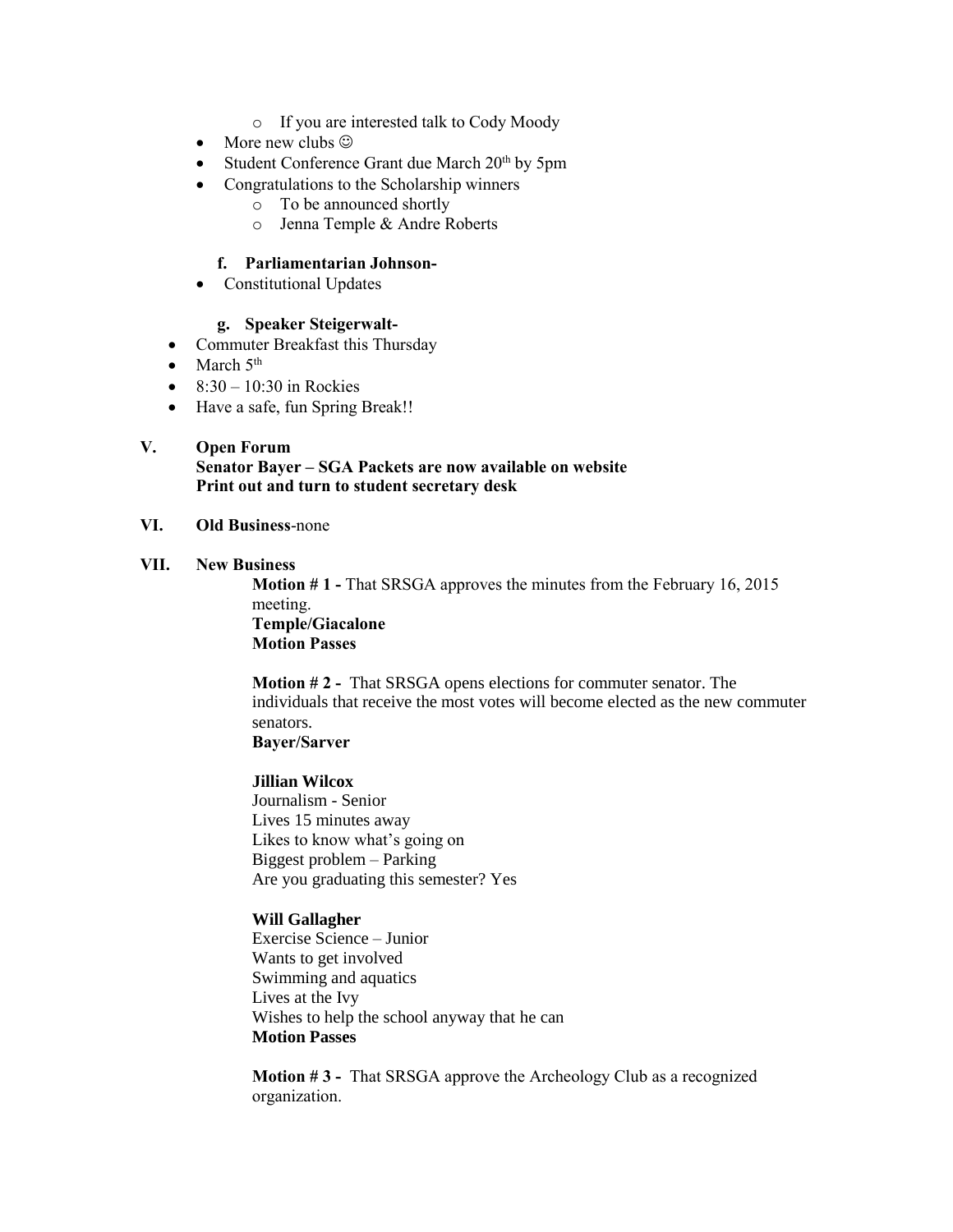#### **Choma/Albright**

Recruiting more students interested in archeology Study of mankind, past and present Site behind old stone house **Motion Passes**

**Motion #4 -** That SRSGA approve the Goalball Club as a recognized organization. **Nietert/Morgado** Paralympics sport Specifically designed for athletes who are blind/visually impaired For local and national tournaments 7:30 to 9:30/10 at West Gym Wednesday and Thursday nights **Motion Passes**

**Motion #5 -** That SRSGA approves the new business logo and this logo should be used on any and all communications moving forward **Moody/Lawler Motion Passes with one nay vote**

**Motion # 6 -** That SRSGA approves the new initiative for \$683.00 for the Triathlon Club. **Choma/Sarver**

Two athletes USA Triathlon Collegiate National Championship in Clemson, SC **Motion Passes**

**Motion # 7 -** That SRSGA approves the new initiative for \$120.00 for Amnesty International.

#### **Vandergrift/Bayer**

Race relations, Follow-up to Ferguson, and Women's Rights and Rape Culture Submitted a budget for next year

#### **Motion Passes with one nay vote**

**Motion # 8 -** That SRSGA approves funding up to 2 fan busses at \$400/each for the Men's Basketball Tournament Game at Gannon University on Tuesday, March 3<sup>rd</sup>.

#### **Black/Choma**

Game is free to students and for the bus it's also free **Motion Passes** 

**Motion # 9 -** That SRSGA supports the fee increase proposal as presented for Food Services and approves President Hill to draft a formal letter of support on behalf of SGA to University President Dr. Norton and the Council of Trustees.

# **Vandergrift/Kramer**

# **Motion Passes**

**Motion # 10 -** That SRSGA supports the fee increase proposal as presented for Residence Life and approves President Hill to draft a formal letter of support on behalf of SGA to University President Dr. Norton and the Council of Trustees.

## **Giacalone/Temple**

Noncontractual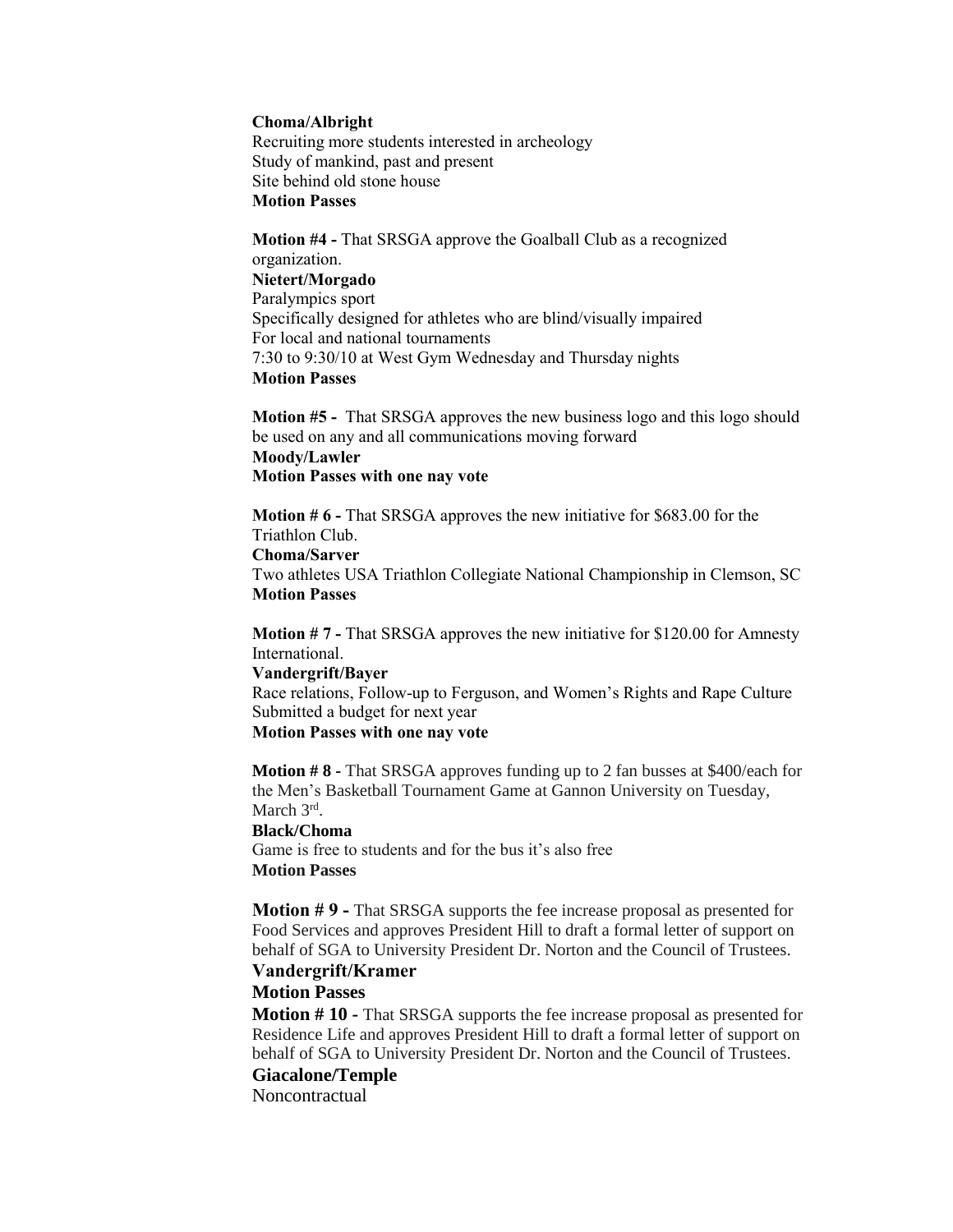#### **Motion Passes with one nay vote and one abstention**

**Motion # 11 -** That SRSGA supports the fee increase proposal as presented for the Student Center and approves President Hill to draft a formal letter of support on behalf of SGA to University President Dr. Norton and the Council of Trustees.

#### **Choma/Moody**

**Childress moves to friendly amend "with the stipulation that students have the ability to reserve the fireside lounge after 5pm" President Hill confirms with Senators Choma and Moody that they support the friendly amendment. Motion Passes with two nay votes**

**Motion # 12 -** That SRSGA supports the fee increase proposal as presented for Health Services and approves President Hill to draft a formal letter of support on behalf of SGA to University President Dr. Norton and the Council of Trustees.

#### **Garrow/Roberts**

**Black moves to friendly amend "with the stipulation that options and communications about health center fees be examined regarding student teachers"**

**President Hill confirms with Senators Garrow and Roberts that they support the friendly amendment.**

Positive that more people are seeking out help **Motion Passes**

**Motion # 13 -** That SRSGA approves the 2015 SGA Scholarship recipients based on the review committee's recommendation.

#### **Bayer/Albright**

Childress friendly amends That SRSGA approves the 2015 SGA Scholarship recipients, Jenna Temple and Andre Roberts, based on the review committee's recommendation.

**President Hill confirms with Senators Bayer and Albright that they support the friendly amendment.**

**Motion Passes with two abstentions**

## **VIII. Advisor's Comments**

**a. Brad Kovaleski-**

Clean out office for the week Have a safe and happy break

**b. Wendy Leitera-**Good job

Good questions asked Have a nice break everyone

#### **c. Dr. Pease-Hernandez-**

Good job

Midterm grades coming out pretty soon, I hope you're doing well Excited for Spring Break Have a safe spring break, make good choices